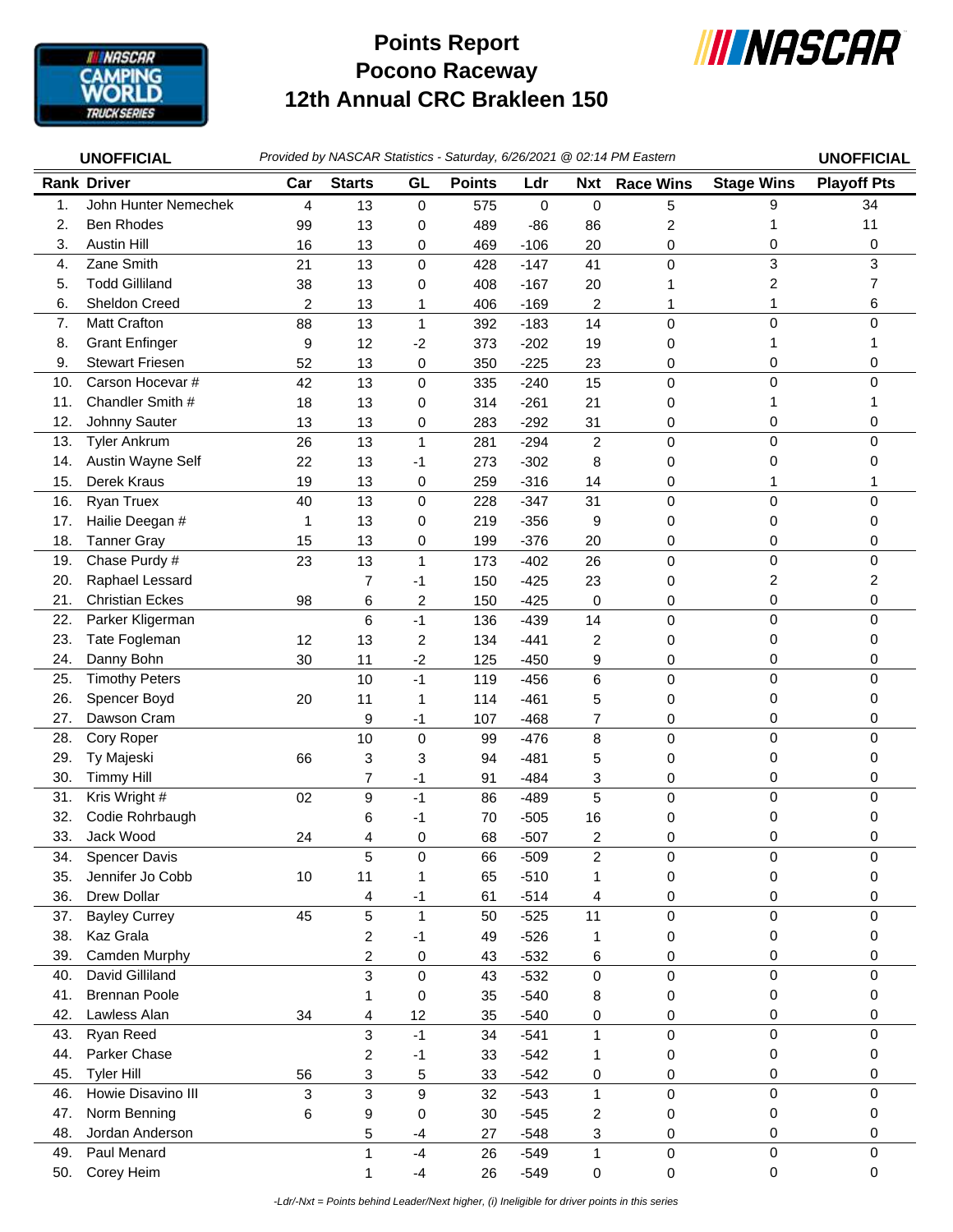|      | <b>Rank Driver</b>      | Car | <b>Starts</b>           | GL             | <b>Points</b> | Ldr    | <b>Nxt</b>     | <b>Race Wins</b>        | <b>Stage Wins</b> | <b>Playoff Pts</b> |
|------|-------------------------|-----|-------------------------|----------------|---------------|--------|----------------|-------------------------|-------------------|--------------------|
| 51.  | Keith Mcgee             |     | 3                       | $-3$           | 23            | $-552$ | 3              | 0                       | 0                 | 0                  |
| 52.  | <b>Bryan Dauzat</b>     | 28  | $\overline{c}$          | $\mathbf 0$    | 21            | $-554$ | $\overline{c}$ | 0                       | 0                 | 0                  |
| 53.  | <b>Erik Darnell</b>     |     | 1                       | $-4$           | 20            | $-555$ | 1              | 0                       | 0                 | 0                  |
| 54.  | Ray Ciccarelli          | 49  | 2                       | 13             | 19            | $-556$ | 1              | 0                       | 0                 | 0                  |
| 55.  | <b>Jett Noland</b>      |     | $\overline{2}$          | $-4$           | 19            | $-556$ | 0              | 0                       | 0                 | 0                  |
| 56.  | Jason White             |     |                         |                |               |        | 1              |                         | 0                 | 0                  |
|      |                         |     | 2                       | $-3$           | 18            | $-557$ |                | 0                       |                   |                    |
| 57.  | <b>Bret Holmes</b>      |     | 4                       | $-1$           | 17            | $-558$ | 1              | 0                       | 0                 | 0                  |
| 58.  | Jesse Iwuji             |     | 3                       | $-1$           | 16            | $-559$ | 1              | 0                       | $\mathbf 0$       | 0                  |
| 59.  | Cj Mclaughlin           |     | 2                       | $-1$           | 13            | $-562$ | 3              | 0                       | 0                 | 0                  |
| 60.  | Akinori Ogata           |     | 3                       | $-1$           | 13            | $-562$ | 0              | 0                       | 0                 | 0                  |
| 61.  | Josh Reaume             | 33  | $\overline{\mathbf{c}}$ | $\overline{7}$ | 13            | $-562$ | 0              | 0                       | $\pmb{0}$         | 0                  |
| 62.  | Cody Erickson           |     | 1                       | $-2$           | 11            | $-564$ | 2              | 0                       | 0                 | 0                  |
| 63.  | <b>Bobby Reuse</b>      |     | 1                       | $-2$           | 10            | $-565$ | 1              | 0                       | 0                 | 0                  |
| 64.  | <b>Trey Hutchens</b>    |     | $\overline{c}$          | $-2$           | 9             | $-566$ | 1              | 0                       | 0                 | 0                  |
| 65.  | Jake Griffin            |     |                         | $-2$           | 8             | $-567$ | 1              | 0                       | 0                 | 0                  |
| 67.  | <b>Todd Peck</b>        | 41  |                         | 30             | 8             | $-567$ | 0              | 0                       | 0                 | 0                  |
| 68.  | Andrew Gordon           |     |                         | $-3$           | 6             | $-569$ | 2              | 0                       | 0                 | 0                  |
| 69.  | Bj Mcleod               |     | 2                       | $-3$           | 5             | $-570$ | 1              | 0                       | 0                 | 0                  |
| 70.  | Gus Dean                |     | 1                       | $-1$           | 3             | $-572$ | $\overline{c}$ | 0                       | 0                 | 0                  |
| 71.  | Roger Reuse             |     |                         | -1             | 3             | $-572$ | 0              | 0                       | 0                 | 0                  |
| 72.  | James Buescher          |     |                         |                |               | $-574$ |                |                         | 0                 | 0                  |
|      |                         |     | 1                       | -1<br>$-1$     | 1             |        | 2              | 0                       |                   |                    |
| 73.  | <b>Bill Lester</b>      |     | 1                       |                | 1             | $-574$ | 0              | $\mathsf 0$             | 0                 | 0                  |
| 74.  | <b>Cameron Lawrence</b> |     |                         | -1             | 1             | $-574$ | 0              | 0                       | 0                 | 0                  |
| 75.  | Conor Daly              |     | 1                       | -1             | 1             | $-574$ | 0              | 0                       | 0                 | 0                  |
| 76.  | Kyle Busch(i)           | 51  | 5                       | $-1$           | 0             | $-575$ | 1              | $\overline{\mathbf{c}}$ | 3                 | 0                  |
| 77.  | Martin Truex(i)         |     | 1                       | $-1$           | 0             | $-575$ | 0              |                         | 2                 | 0                  |
| 78.  | Ryan Preece(i)          | 17  | 2                       | $-1$           | 0             | $-575$ | 0              | 1                       | 0                 | 0                  |
| 79.  | Ross Chastain(i)        |     | 4                       | $-1$           | 0             | $-575$ | $\mathbf 0$    | $\mathsf 0$             | $\mathbf 0$       | 0                  |
| 80.  | Chase Elliott(i)        |     | 1                       | -1             | 0             | $-575$ | 0              | 0                       | 0                 | 0                  |
| 81.  | Riley Herbst(i)         |     | 1                       | -1             | 0             | $-575$ | 0              | 0                       | 0                 | 0                  |
| 82.  | Chase Briscoe(i)        |     | 2                       | $-1$           | 0             | $-575$ | 0              | 0                       | 0                 | 0                  |
| 83.  | Sam Mayer(i)            |     | 3                       | -1             | 0             | $-575$ | 0              | 0                       | 0                 | 0                  |
| 84.  | <b>Brett Moffitt(i)</b> |     | 6                       | -1             | 0             | $-575$ | 0              | 0                       | 0                 | 0                  |
| 85.  | Josh Berry(i)           | 25  | 4                       | $-1$           | 0             | $-575$ | $\mathbf 0$    | 0                       | $\mathbf 0$       | 0                  |
| 86.  | Bubba Wallace(i)        |     | $\overline{A}$          | -1             | 0             | $-575$ | $\mathbf 0$    | 0                       | 0                 | 0                  |
| 87.  | Kevin Harvick(i)        |     | 1                       | $-1$           | 0             | $-575$ | 0              | 0                       | 0                 | 0                  |
| 88.  | Daniel Suarez(i)        |     | 1                       | $-1$           | 0             | $-575$ | $\mathbf 0$    | $\mathbf 0$             | 0                 | 0                  |
| 89.  | Myatt Snider(i)         |     |                         |                |               |        |                |                         | 0                 | 0                  |
|      |                         |     | 1                       | -1             | 0             | $-575$ | 0              | 0                       |                   |                    |
| 90.  | Mike Marlar(i)          |     | 1                       | $-1$           | 0             | $-575$ | 0              | 0                       | 0                 | 0                  |
| 91.  | Ryan Ellis(i)           |     | 1                       | $-1$           | 0             | $-575$ | $\pmb{0}$      | $\mathbf 0$             | $\mathbf 0$       | $\Omega$           |
| 92.  | Kyle Larson(i)          |     | 1                       | $-1$           | 0             | $-575$ | 0              | 0                       | 0                 | 0                  |
| 93.  | William Byron(i)        |     | 1                       | $-1$           | 0             | $-575$ | 0              | 0                       | 0                 | 0                  |
| 94.  | Logan Bearden           |     | 0                       | $-1$           | 0             | $-575$ | $\pmb{0}$      | $\mathbf 0$             | $\pmb{0}$         | 0                  |
| 95.  | Jj Yeley(i)             |     | 0                       | -1             | 0             | $-575$ | 0              | 0                       | 0                 | 0                  |
| 96.  | Joe Nemechek            |     | 0                       | -1             | 0             | $-575$ | 0              | 0                       | 0                 | 0                  |
| 97.  | Clay Greenfield         |     | 0                       | $-1$           | 0             | $-575$ | 0              | 0                       | 0                 | 0                  |
| 98.  | Samuel Lecomte          |     | 0                       | 0              | 0             | $-575$ | 0              | 0                       | 0                 | 0                  |
| 99.  | <b>Trevor Collins</b>   |     | 0                       | 0              | 0             | $-575$ | 0              | 0                       | 0                 | 0                  |
| 100. | John Atwell             |     | 0                       | 0              | 0             | $-575$ | $\pmb{0}$      | 0                       | 0                 | 0                  |
| 101. | Jessica Friesen         |     | 0                       | 0              | 0             | $-575$ | 0              | 0                       | 0                 | 0                  |
| 102. | <b>Brad Gross</b>       |     | 0                       | 0              | 0             | $-575$ | 0              | 0                       | 0                 | 0                  |
|      | 103. Ryan Newman(i)     |     | 0                       | 0              | 0             | $-575$ | $\pmb{0}$      | $\mathbf 0$             | 0                 | 0                  |
|      | 104. Jr Heffner         |     |                         |                |               |        |                |                         | 0                 | 0                  |
|      | Tim Viens               |     | 0                       | 0              | 0             | $-575$ | 0              | 0                       |                   |                    |
| 105. |                         |     | 0                       | 0              | 0             | $-575$ | 0              | 0                       | 0                 | 0                  |
| 106. | <b>BRIAN BROWN</b>      |     | 0                       | $\overline{7}$ | 0             | $-575$ | 0              | 0                       | $\pmb{0}$         | 0                  |
|      | 107. JUSTIN S CARROLL   |     | 0                       | 5              | 0             | $-575$ | 0              | 0                       | 0                 | 0                  |
|      | 108. ARMANI WILLIAMS    |     | 0                       | 3              | 0             | $-575$ | 0              | 0                       | 0                 | 0                  |
| 109. | DEVIN DODSON            |     | 0                       | $\mathbf{1}$   | 0             | $-575$ | 0              | 0                       | $\mathbf 0$       | 0                  |

 *-Ldr/-Nxt = Points behind Leader/Next higher, (i) Ineligible for driver points in this series*